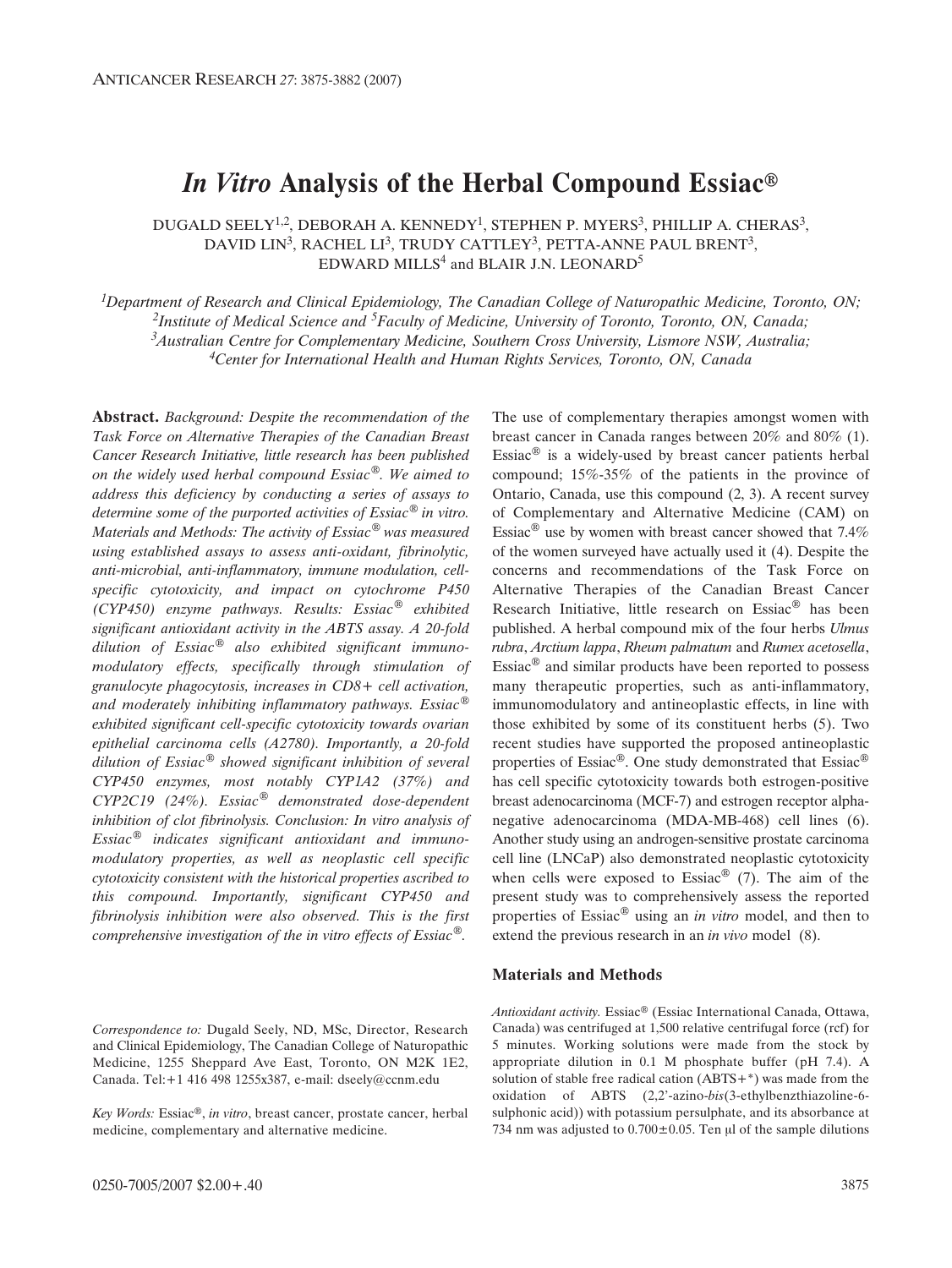were added to 1 ml of ABTS+\* solution and decreases of absorbance were recorded after 1 minute. A concentration corresponding to 50% antioxidant activity is denoted as  $AC_{50}$ , which was obtained from a plot of antioxidant activity *versus* sample concentration. The antioxidant activity was standardised to Trolox, a water-soluble analogue of vitamin E. Trolox equivalent antioxidant activity (TEAA) of a sample is defined as the amount of Trolox equivalent to one unit of test sample when both have 50% antioxidant activity.

*Fibrinolytic activity.* Essiac<sup>®</sup> extract was dried at 50°C under reduced pressure using a rotary evaporator. Water was added to the residual solid and the mixture was dissolved by sonication. Serial dilutions of this stock solution were made up in borate buffer (pH 9.0). All samples were tested in quadruplicate. Pooled plasma euglobulins from four healthy volunteers were precipitated with a 0.001% acetic acid solution and resuspended in borate buffer (pH 9.0). Ten concentrations of Essiac<sup>®</sup> (range 30  $\mu$ g/mL to 14.25 mg/mL) were added to the euglobulin fraction and placed in a microtitre plate. The samples were then clotted with the addition of 0.025 M calcium chloride. The plate was scanned every 25 minutes for 20 hours at an absorbance of 405 nm. Lysis times were calculated and the fibrinolytic activity of Essiac® relative to control was determined.

*Platelet aggregation.* Essiac<sup>®</sup> was concentrated to 80  $\mu$ g/ $\mu$ L in water and was used as the stock solution from which dilutions were made in sterile saline. Three agonists: i) Collagen (final concentration=2.5  $\mu$ g/mL), ii) adenosine diphosphate (ADP) (final concentration=5  $\mu$ M), and iii) platelet activating factor (PAF) (final concentration=0.2  $\mu$ M) were used to assess platelet aggregation. Platelet rich plasma (PRP) and platelet poor plasma (PPP) were prepared from four healthy volunteers in tubes containing 0.106 M sodium citrate. PRP was prepared by centrifuging the citrated specimen at 200 xg for 10 minutes. PPP was prepared by centrifuging the remaining citrated specimen at 1800 xg for 10 minutes. The more turbid PRP was stirred in a cuvette, and the transmittance of infrared light through the sample, relative to a PPP blank, was measured and recorded. Measurements were made using a Chrono-log model CH680 Aggregometer (Chrono-log Corporation, Havertown, USA). Transmittance was plotted and the area under the aggregation curve between 0 and 6 minutes was calculated (final results expressed in millivolt seconds (mV.s)). All samples were tested in duplicate, using all agonists. Control samples treated only with saline were run before and after each set of samples to monitor platelet function. Ginger (1 µg/µL; Nature's Sunshine Products Inc., Provo, USA) provided a positive control.

*Antimicrobial activity.* Essiac<sup>®</sup> extract was dried at 50°C under reduced pressure using a rotary evaporator. Water was added to the residual solid and the mixture was dissolved by sonication. Further dilutions were prepared using 0.85% NaCl. Essiac® extract was diluted in 0.85% NaCl (Oxoid Australia Pty Ltd., Thebarton, Australia) and tested at doubling dilutions from 0.125-16 mg/mL in Mueller Hinton Agar (Oxoid Australia Pty Ltd., Thebarton, Australia). Mueller Hinton agar (Oxoid) with 0.85% NaCl was used as a positive growth control and agar plates with the broadspectrum antibiotic erythromycin (ICN Biomedical Inc. Costa Mesa, USA) at concentrations of  $0.62-32 \mu g/mL$  were used for quality control. Inoculum was prepared in 0.85% NaCl to a concentration of approximately 107 CFU/mL for bacteria and 106 CFU/mL for *Candida albicans* using a CrystalSpec Nephelometer (Becton Dickinson, Franklin Lakes, USA). Plates were inoculated with 1-2  $\mu$ L spots containing approximately 10<sup>4</sup> CFU of each bacteria and 103 CFU of *C. albicans*, using a multipoint replicator (MAST). Inoculated plates were then incubated aerobically at  $35^{\circ}$ C for 20 hours. Minimum inhibitory concentrations (MIC's) for each microorganism were determined by finding the plate with the lowest concentration of extract on which the organism would not grow.

*Arachidonic acid metabolism.* Essiac® extract was centrifuged at 1500 rcf for 5 minutes and the supernatant was used in cyclooxygenase-1 (COX-1), cyclooxygenase-2 (COX-2), 5 lipoxygenase (5-LO) and phospholipase  $A2$  (PA<sub>2</sub>) assays. Three concentrations of Essiac<sup>®</sup> at 20%, 10% and 5% of total assay solution were tested for dose-response.

*COX-1* and *COX-2* assay: The source of COX-1 was ram seminal vesicle, and the source of COX-2 was sheep placenta. Enzymes were activated with hematin cofactor  $(1 \mu M)$  in 0.1M Tris-HCl buffer pH 8.0, containing 5 mM EDTA and 2 mM phenol. Ten  $\mu$ L test and control samples were added and incubated at 37°C for 5 minutes. The reaction was started by the addition of [1-14C] arachidonic acid substrate and the mixture was further incubated at  $37^{\circ}$ C for 15 minutes. The enzymatic reaction was terminated by adding 40 µL of 4 M formic acid. Arachidonic acid metabolites, prostaglandin  $E_2$  (PGE<sub>2</sub>) and prostaglandin  $D_2$  (PGD<sub>2</sub>), were extracted from the mixture with chloroform and separated using thin layer chromatography (TLC). The inhibition of COX-1 activity was calculated as the percentage inhibition of the production of  $PGD<sub>2</sub>$  and  $PGE<sub>2</sub>$  by the test sample in comparison with the blank.

*5-LO assay.* Test samples were incubated with human recombinant 5-LO (46  $\mu$ g protein) for 10 min at 24 $^{\circ}$ C before the enzyme reaction was initiated through the addition of [1-14C] arachidonic acid (50 nCi). The reaction was terminated after 5 minutes by acidification. The arachidonic acid metabolite, 5(S) hydroxy-6,8,11,14-eicosatetraenoic acid (5-HETE), was extracted from the mixture with chloroform and separated using TLC. The inhibition of 5-LO activity was calculated as the percentage inhibition of the production of 5-HETE.

*Phospholipase A2 assay*. Porcine pancreas PA<sub>2</sub> (Sigma Aldrich, Sydney, Australia) with a protein concentration of 3.0 mg/mL and specific activity of 1600 units/mg protein was diluted 1:100 in  $PA<sub>2</sub>$ buffer before use. Ten µL of diluted enzyme solution was mixed with the appropriate amounts of test sample or control and incubated at  $37^{\circ}$ C for 5 minutes. The reaction was initiated by the addition of 20  $\mu$ L of enzyme/test sample mixture to 30  $\mu$ L of radioactive labelled 1-stearoyl-2-[1-14C]-arachidonyl-L3-phosphatidyl-choline (Amersham Australia, Sydney, Australia) substrate, then incubated at  $37^{\circ}$ C for 5 minutes. The reaction was terminated by the sequential addition of (i) a 50  $\mu$ L mixture of chloroform:methanol 2:1  $(v/v)$ , followed by (ii) 50  $\mu$ L of chloroform, and (iii) 50  $\mu$ L of 4 M KCl. The released [1-<sup>14</sup>C]arachidonic acid was separated using TLC. The radioactivity (c.p.m.) in samples was measured with liquid scintillation counting. The inhibition of  $PA<sub>2</sub>$  activity for the test sample was calculated as the percentage of inhibition of the formation of arachidonic acid by test sample in comparison with control (no test agent).

*System controls.* Controls, consisting of positive, negative and solvent controls, were performed with the test samples to verify the execution of the assays. Indomethacin was used as a positive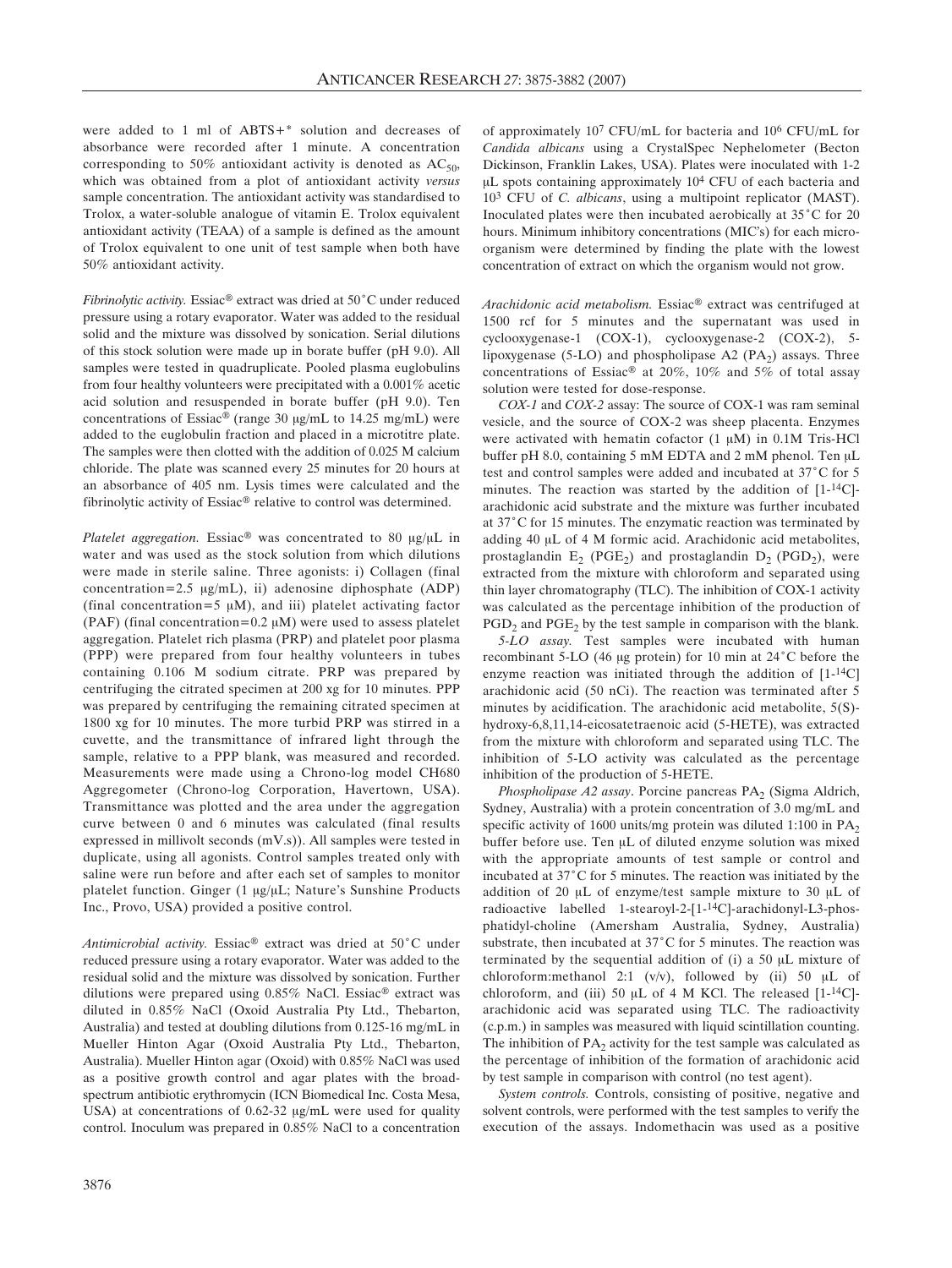control for COX-1, COX-2, and 5-LO assays. Arachidonyl trifluoromethyl ketone (ATKetone) was used as a positive control for the  $PA<sub>2</sub>$  assay. Inactivated enzymes and assay buffers were used as negative and solvent controls (blank), respectively. Experiments were performed in triplicate.

*Cell-based immunoactivity.* Essiac® extract was syringe-filtered through a sterile membrane  $(0.2 \mu m)$  and sterile phosphatebuffered saline (PBS) was used as a solvent control. Human peripheral blood was collected into heparin or EDTA tubes preceding the experiments. Phagocytosis of *Escherichia coli* in human peripheral blood was measured using a 'Phagotest' test kit (Orpegen Pharma, Heidelberg, Germany). Phagocytosis of *E. coli* was carried out at 0°C without phagocytic activity, and at 37°C where phagocytosis occurred. Test samples, in concentration of 2% and 5% ( $v/v$ ) and controls were added to the aliquots of human peripheral blood before the addition of *E. coli*. Results were reported as the percentage of granulocytes or monocytes which were phagocytic. Lymphocyte activation was measured according to the expression of activation marker CD69 in T-lymphocytes. BD FastImmune T-cell value bundle (Becton-Dickinson, Franklin Lakes, USA) (CD4/CD69/CD3, CD8/CD69/CD3, and  $\gamma$ 1/ $\gamma$ 1/CD3) was used to determine the population of activated CD4 and CD8 lymphocytes following the manufacturer's methodology. Test samples and controls were added to the aliquots of human peripheral blood and incubated at 37°C in 5%  $CO<sub>2</sub>$  for 4 hours prior to flow cytometry. Results were obtained as a percentage of activated CD4 or CD8 cells (which expressed CD69). The subset population of lymphocytes in whole blood samples was determined using BD MultiTEST 4-color reagents (Becton-Dickinson) (CD3/CD8/CD45/CD4) following manufacturer's methodology. Test samples and controls were added to the aliquots of human peripheral blood and incubated at 37°C in 5%  $CO<sub>2</sub>$  for 24 hours before flow cytometry. Results were reported as a percentage of CD4 or CD8 subsets in the lymphocyte population. Flow acquisition and data analysis were performed using 4-color BD FACSCalibur and Cell Quest software (version 2.3) (Becton-Dickinson). Statistical analysis was performed using GraphPad Prism Version 2.01 (GraphPad Software Inc., San Diego, USA).

*Neoplastic cell specific cytotoxicity.* Essiac® extract was dried under reduced atmosphere and concentrated to a dark oil (41.6 mg/ml of total extract) from which serial aqueous dilutions were made. To mimic conditions in the gut and potentially to activate compounds in the herbal mixture, the concentrated extract was enzymatically deglycosylated with commercial glucosidase and glucuronidase. Enzymatic treatment was performed in 5% ethanol in citrate buffer (pH 5.0) at  $37^{\circ}$ C for 60 min. The reaction was stopped with rapid cooling followed by dehydration under vacuum. Enzymes were precipitated by dissolution in 70% ethanol and the supernatant was resuspended in 10% ethanol. The resuspended supernatant was used for chemical and biological testing. Essiac® and enzymetreated Essiac® were tested against six cell lines including: HepG2 (hepatocyte carcinoma), MCF-7 (mammary gland carcinoma), A2780 (ovarian carcinoma), PC3 (prostate adenocarcinoma), A375 (malignant melanoma) and Hs27 (normal foreskin). Cells were grown in 100 µL/well of relevant media on 96-well plates and were exposed to 1:5, 1:10 and 1:20 dilutions of Essiac® liquid extract in media for 24 h at 37°C and 5% CO<sub>2</sub>. Water controls of the same

Table I. *The antioxidant activity of Essiac®.* 

|               | $AC_{50}^{\text{a}}$                   | Antioxidant activity         |                                        |  |
|---------------|----------------------------------------|------------------------------|----------------------------------------|--|
| Samples       |                                        | % Decrease of<br><b>ABTS</b> | TEAAb                                  |  |
| Trolox        | $2.8 \mu g/mL$                         | 50                           |                                        |  |
| <b>ESSIAC</b> | $3.49 \mu g/mL$<br>$(SEM±0.0138, N=4)$ | 50                           | $80.2 \mu$ g Trolox<br>per 1 mL ESSIAC |  |

aThe concentration corresponding to 50% antioxidant activity; bTrolox equivalence antioxidant activity.

volume were also tested. Cell viability was assessed by measuring cellular ATP (ATPlite-M assay; Perkin Elmer, Waltham, Massachusetts, USA). Final concentrations of Essiac® were 2, 4 and 8 mg/mL, respectively.

*Cytochrome P450 enzymes.* CYP450, 1A2 human recombinant Sf9 tissue was combined with  $5 \mu M$  3-cyano-7-ethoxycoumarin in a 1% dimethly sulfoxide (DMSO) solution and incubated for 30 min at  $37^{\circ}$ C in 75 nM potassium phosphate buffer at pH 7.5. The amount of 3-cyano-7-ethoxycoumarin remaining after incubation was assessed using spectrofluorometric means. A greater than 50% of max stimulation or inhibition is considered significant.

#### **Results**

*Antioxidant activity.* Table I shows the antioxidant activity of Essiac<sup>®</sup>. The AC<sub>50</sub> of Essiac<sup>®</sup> was 3.49 µL/ml, or 0.349% (v/v). The TEAA was 80.2 µg Trolox per 1 mL Essiac<sup>®</sup>. As the original Essiac® solution was found to contain  $36.2 \pm 0.60$  mg/mL, TEAA value of Essiac<sup>®</sup> herbal extract can also be expressed as 2.2 µg Trolox per mL Essiac<sup>®</sup> extract solid.

*Fibrinolytic activity and platelet aggregation.* At the concentrations tested, Essiac® produced no significant reduction in clot lysis time (Figure 1). At higher concentrations, Essiac® interfered with normal clot breakdown. No significant difference was found between results produced with the addition of Essiac® *versus* the control values for any of the three agonists (Figure 2). A comparison using one-way ANOVA (SPSS for Window, Ver 11.0, Chicago, Illinois, USA) of control *versus* the positive control (1  $\mu$ g/ $\mu$ L ginger) demonstrated significant results for all three agonists, ADP (F=56.3, *p<*0.001), PAF (F=11.2, *p=*0.002) and collagen (F=31.5, *p<*0.001).

*Antimicrobial activity.* Essiac® extract inhibited none of the microorganisms tested at a concentration of 16 mg/mL (data not shown).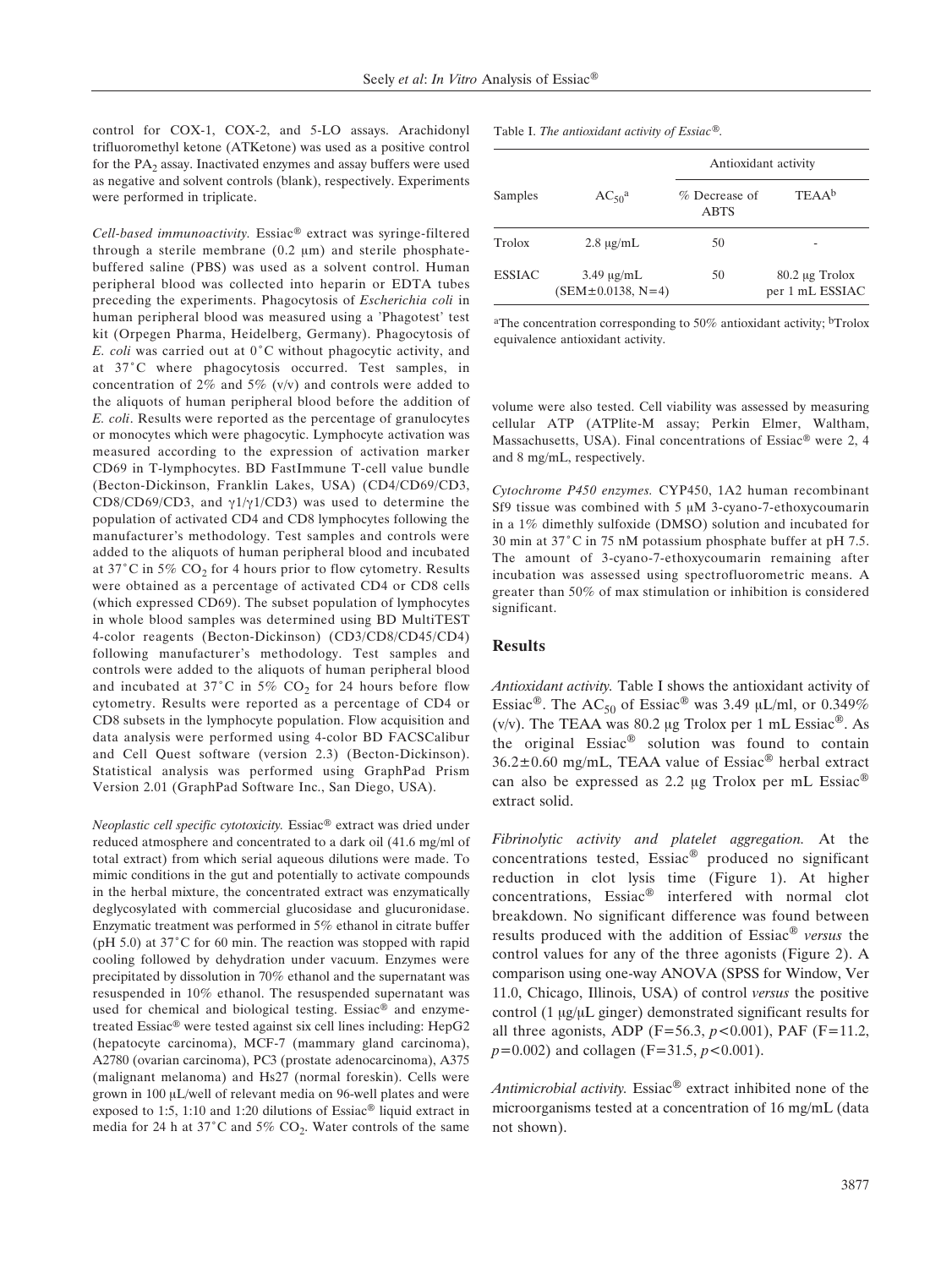*Effect on enzymes of the arachidonic acid metabolism pathway.* Essiac® demonstrated a moderate inhibition of 5- LO and a slight inhibition of COX-1, COX-2 and  $PA<sub>2</sub>$ activities at a final concentration of 20% (v/v). The COX-1, COX-2, 5-LO and  $PA<sub>2</sub>$  activities were assayed in the presence of three concentrations of Essiac®. The percentage inhibitions of Essiac® tested on COX-1, COX-2, 5-LO and  $PA<sub>2</sub>$  are summarized in Table II.

*Cell-based immunoactivity.* Figure 3 shows the effect of two Essiac<sup>®</sup> concentrations (2% and 5% v/v) on the phagocytosis of *E. coli* by granulocytes and monocytes in the human peripheral blood from two donors. In comparison with the PBS control (61.57% $\pm$ 0.88 SEM, N=2), Essiac<sup>®</sup> at 5% v/v  $(75.69\% \pm 0.13$  SEM, N=2) significantly enhanced the percentage of granulocytes which engulfed *E. coli* (*p=*0.0039). However, no significant effect on the granulocytes was observed at a concentration of 2% v/v. Moreover, no significant effect on the phagocytic activity of the monocytes was observed at 2% or 5% concentrations of Essiac<sup>®</sup>.

*Activation of CD4+ and CD8+ T lymphocytes.* Figure 4 depicts how the incubation of  $2\%$  Essiac<sup>®</sup> with blood samples for 4 hours results in increase (*p=*0.0315) in the population of activated CD4  $(1.25\% \pm 0.091$  SEM, N=4) compared to the PBS control  $(0.825\% \pm 0.122$  SEM, N=4). However, this increase was not observed at 5% Essiac<sup>®</sup>  $(0.967\% \pm 0.029 \text{ SEM}, N=4)$  in comparison with the PBS control (*p=*0.298). It appears that the marginal increase of the activated CD4 population observed with  $2\%$  Essiac<sup>®</sup> may not be caused by Essiac® itself. Moreover, in comparison with the 10  $\mu$ g/ml phytohemagglutinin (PHA,  $11.19\% \pm 0.230$  SEM, N=2), Essiac<sup>®</sup> at both concentrations showed significantly lower activity (*p<*0.0001). The effect of Essiac® on the activation of CD4 requires further investigation. In the case of activated CD8 (Figure 4), Essiac<sup>®</sup> at concentrations of 2% and 5% v/v  $(2.553\% \pm 0.152, N=4; 2.785 \pm 0.217, N=4, respectively)$ more activated CD8 populations were found in comparison with the control (0.495%±0.049, N=4) (*p<*0.0001). Although their activation showed a highly significant reduction in activation by 10  $\mu$ g/ml PHA (4.34% $\pm$ 0.240, N=2) ( $p$ <0.0001), both 2% and 5% Essiac<sup>®</sup> demonstrated significantly increased activity over the PBS control (*p<*0.0001).

*Neoplastic cytotoxicity.* The results are shown in Figure 5. The most sensitive cell line was A2780 with an IC<sub>50</sub> of  $\sim$  4 µL and the least sensitive cell line was HepG2 with an IC<sub>50</sub> of  $\sim$  10  $\mu$ L. Essiac<sup>®</sup> contains 41.6 mg/ml of total extract. Converting the above values yields  $IC_{50}$ 's of 1.5 mg/ml and 3.8 mg/ml. Deglycolysation of the samples had no significant impact on results.

Table II. *Percentage inhibition by Essiac® of COX-1, COX-2, 5-LO and PA2 a.*

|                  | $%$ Inhibition |              |            |                 |  |
|------------------|----------------|--------------|------------|-----------------|--|
| Essiac $(\%v/v)$ | $COX-1$        | $COX-2$      | $5-LO$     | PA <sub>2</sub> |  |
| 20               | $44 \pm 1$     | $49 \pm 1$   | $55 \pm 2$ | $35 \pm 1$      |  |
| 10               | $32 + 1$       | $31 \pm 0.9$ | $41 \pm 1$ | $16 \pm 1$      |  |
| 5                | $19 \pm 1$     | $24 \pm 0.5$ | $16 \pm 1$ | $12 \pm 0.5$    |  |

aData represent mean±S.E.M. from three experiments at each of three concentrations per test sample.

*Effect on cytochrome P450 enzymes.* The samples were tested against five major cytochrome P450 enzymes by MDS Pharma Services. Essiac<sup>®</sup> at 9  $\mu$ g/ml had little effect and at 100 µg/mL inhibited cytochrome P450's 1A2 by 37%, 2C19 by 24%, 2C9 by 13%, 2D6 by 9% and 3A4 by 5%.

### **Discussion**

The alleged antioxidant properties of Essiac<sup>®</sup> are considered to be derived from the known antioxidant capacities of its constituent herbs. Essiac® contains a number of known antioxidant molecules, including quercetin, genistein, biochanin A, beta-sitosterol, betacarotene and several tannins (5). Using the previously described ABTS antioxidant assay Essiac® was determined to have a TEAC value of  $900 \text{ µg/ml}$ . As ascorbic acid has been shown to have a TEAC value of 1.26 that of Trolox® in the ABTS assay  $(9)$ , this gives Essiac® a calculated vitamin C equivalent antioxidant capacity (VCEAC) value of approximately 2000 mg/100 g. In comparison with other known antioxidants, Essiac® appears to have antioxidant properties that are greater than red wine (600 mg/100 g), green tea (450 mg/100 g), black tea (250 mg/100 g) and cocoa (1128 mg/100 g) (10). The antioxidant capacity of Essiac® was also demonstrated by the work of Leonard *et al.* (11) and Cheung *et al.* (12) in an *in vitro* model.

One of the properties widely promoted in support of Essiac $\mathbb{B}$  is its ability to modify the immune response. Other properties, ascribed to the components of Essiac®, that may be relevant include an anti-inflammatory and anti-bacterial effect (5). The assays used to assess immunomodulatory function indicate that Essiac® can inhibit several enzymes in the arachidonic acid metabolism pathway in a dosedependent manner (Table II). In addition, a dosedependent enhancement of granulocyte phagocytic but not monocytic activity, was observed (Figure 3). However, no direct anti-bacterial effect was observed. An increase in macrophage phagocytic ability is consistent with results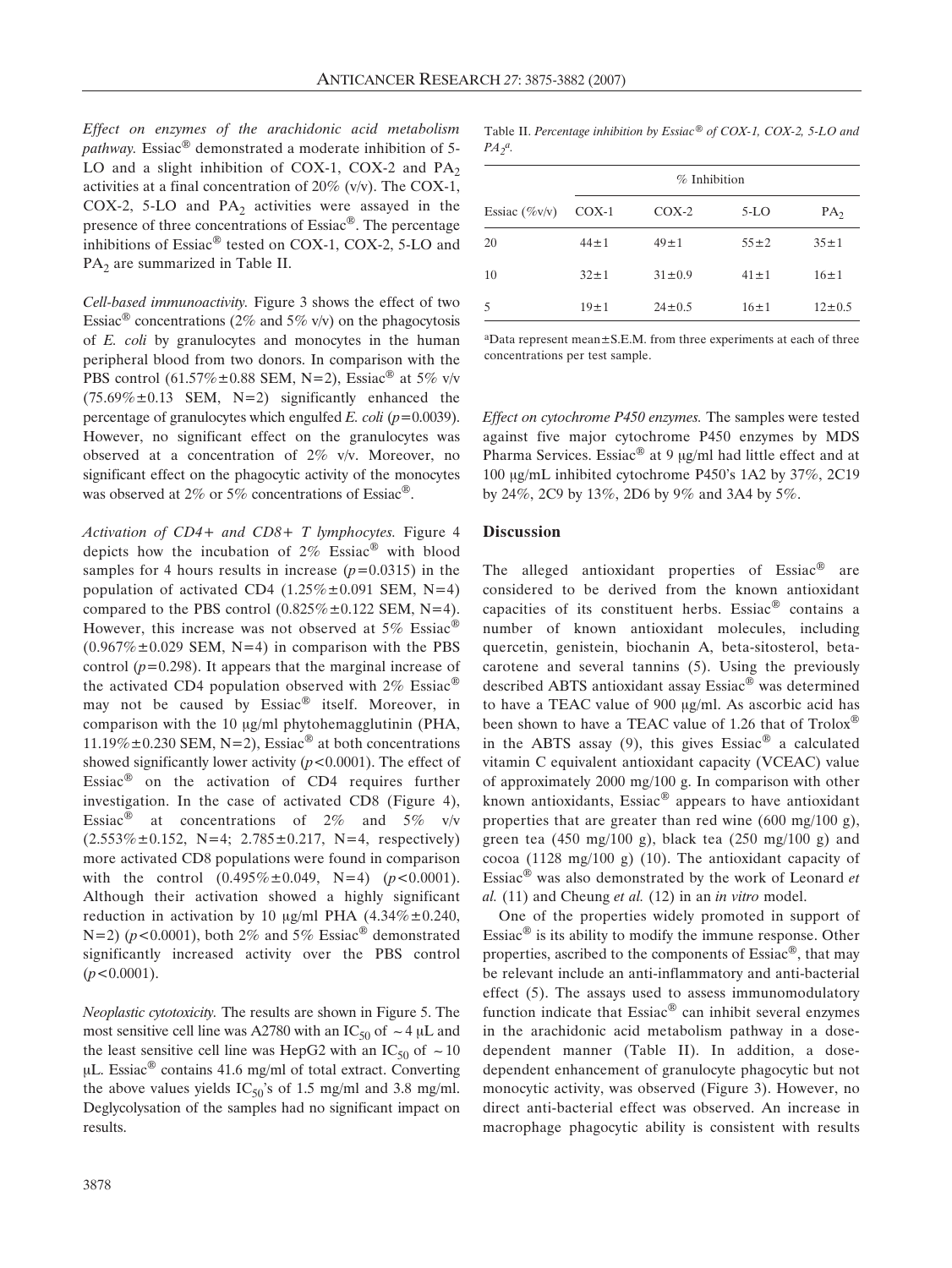



Figure 3. *The effect of Essiac® on the phagocytosis of E. coli by granulocytes and monocytes. Values represent mean percentage of E.coli cells phagocytised. Bars represent the SEM. \*\*Significantly different from PBS and Essiac® at 2% v/v, p=0.0039.*



Figure 1. *The effect of Essiac® on clot lysis time.* Figure 2. *The effects of Essiac® on platelet aggregation.*



Figure 4. *The effect of Essiac® on the activation of CD4 and CD8 cells. Values represent mean percentage of Activated cells. Bars represent the SEM. \*Essiac® demonstrated higher activated CD4 populations versus PBS control, p<0.0001. \*\*\*Essiac® demonstrated higher activated CD8 populations versus controls, p<0.0001.*



Figure 5. *Cell cytotoxicity of Essiac® % inhibition versus buffer control cell lines: A2780, ovarian carcinoma; A375, melanoma; HepG2, hepatocyte carcinoma; Hs27, human foreskin; MCF-7, mammary gland carcinoma; PC3, prostate adenocarcinoma.*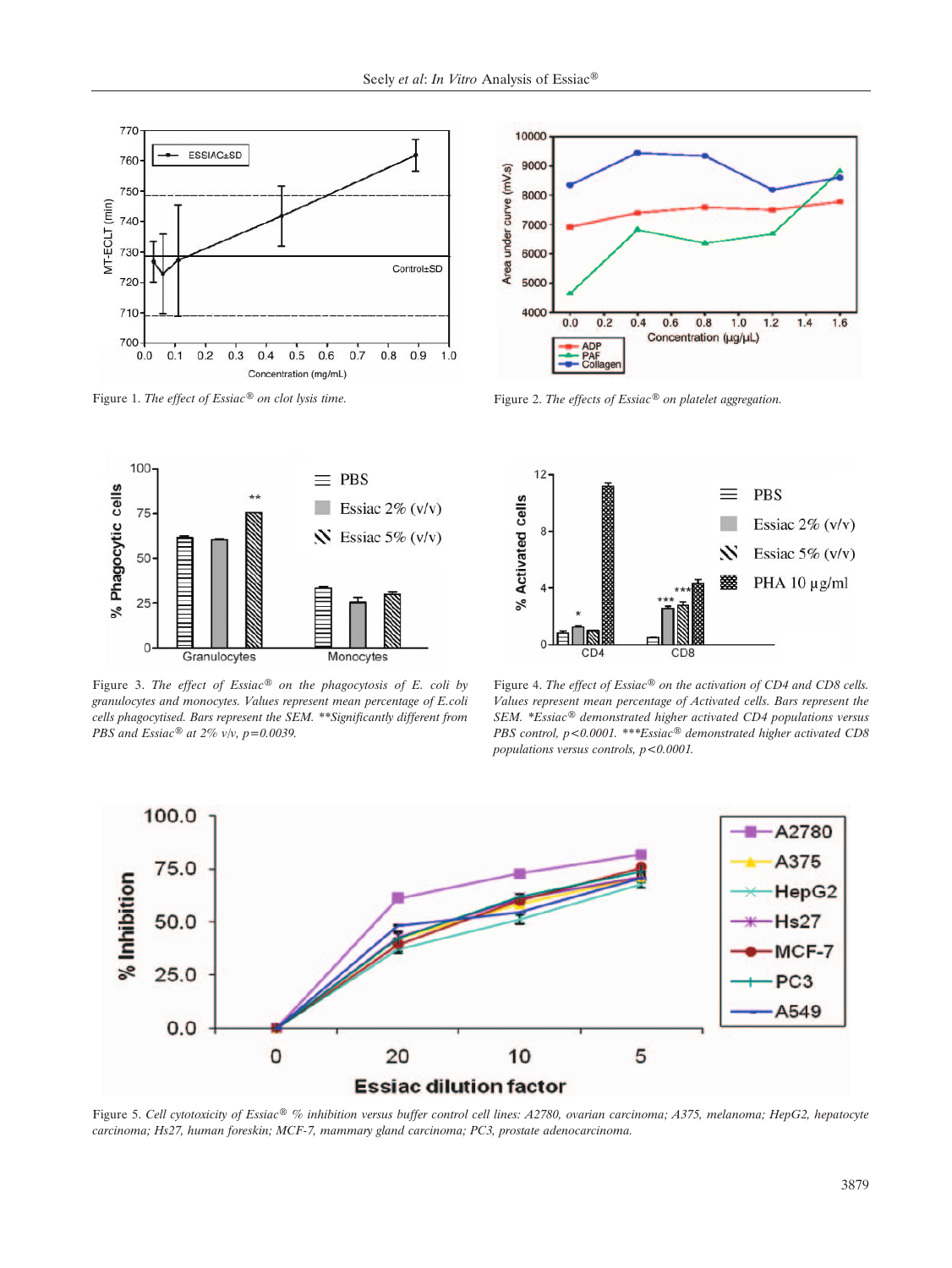reported for Flor-Essence® (13), a herbal compound containing the four principle herbs of Essiac® and four additional ones. We found no evidence that the herbs combination in the Essiac® extract demonstrated antimicrobial properties. Previous work has found that an ethanolic extract of one of the Essiac® ingredients, *Arctium lappa*, had weak to moderate activity against *Staphylococcus aureus*, *Bacillus subtilis*, *Escherichia coli* and *Pseudomonas aeruginosa* (14), and an extract of *Rheum officinale* was also found to have significant activity against *Bacteroides fragilis*, an anaerobic organism (15). The discrepancy of these results is most likely due to dosage.

Treatment of isolated human T-cells from healthy donors with Essiac<sup>®</sup> significantly stimulated CD8+ cells, in a dosedependent manner, as measured in a flow cytometric analysis of CD69 expression. Modification of suppressed T-cell function plays a significant role in cancer treatment modalities (16) and enhancement of CD8+ activity by Essiac<sup>®</sup> may provide an interesting mechanism for further investigation of the purported anticancer effects of Essiac®. Essiac® at a lower concentration had a mild stimulatory effect on CD4+ cells that was not reproducible at higher concentrations.

An investigation of the cell-specific cytotoxicity revealed that Essiac® possessed greater cytotoxicity for neoplastic cells than in normal cells, in agreement with the recent findings of others (6, 7). Several candidate molecules for this effect are present in the component herbs of Essiac®. Major classes of molecules known to possess antiproliferative properties include the anthraquinones contained in *Rheum palmatum* or *Rumex acetosella*, and the isoflavones present in *Arctium lappa* (17). Interestingly, the androgen-insensitive ovarian epithelial cell carcinoma (A2780) and prostate adenocarcinoma (PC3) cell lines showed greater sensitivity than the estrogen-positive mammary gland carcinoma (MCF-7), suggesting a non-androgen-mediated mechanism for cytotoxicity. Cytotoxicity towards PC3 cells was increased upon enzymatic deglycosylation of Essiac®, suggesting involvement of the aglycone in this effect. Treatment with beta-glucosidase does not fully represent the metabolic profile of Essiac® *in vivo*, however it does suggest some alteration of cytotoxic potential upon metabolism.

Essiac® demonstrated an inhibitory effect upon the MCF-7 tumor cells, a result which is consistent with previous findings (6, 7). There is some inconsistency in this area, however, as Kulp and colleagues have found that  $Essiac^{\mathcal{R}}$ actually stimulated the growth of these tumor cells (18).

Essiac® interfered with clot lysis *in vitro*, showing a dosedependent increase in clot lysis time that was statistically significant at a 40-fold dilution of the stock solution. The Essiac® component *Ulmus* contains several tannins, members of which have been shown to inhibit the fibrinolytic enzymes t-PA, u-PA and plasmin (19). Oral administration of tannins has been found to be associated with reduced plasminogen activation and carcinogenic inhibition *in vivo* (20). Our results indicate that Essiac® at concentrations greater than that of the stock solution did not interfere with platelet aggregation, suggesting that arachidonic acid pathway inhibition is not sufficient to affect platelet function. Given the hypercoagulant state present in some oncology patients, the potential for disturbances in the haemostatic state by Essiac® warrants further investigation.

Essiac® showed variable potential to inhibit all members of the P450 family tested in the *in vitro* assay at 20-fold dilution, with greatest inhibition exhibited for the CYP1A2 isoform (data not shown), which finding should be further investigated, as patients using Essiac® report its use during chemotherapy.

## **Conclusion**

Collectively, these results indicate that under specific *in vitro* conditions, Essiac® possesses functional effects consistent with some of the general properties ascribed to it, including both immunomodulatory effects and neoplastic cell-specific cytotoxicity. Our results indicate that Essiac® may interact with both the fibrinolytic and P450 metabolic pathways. However, the clinical significance of these observations remains undetermined.

### **Conflict of Interest**

Essiac® International Canada supported the research through an unrestricted educational donation and was not involved in the design or conduct of the study, nor did they participate in the study. The makers and distributors of Essiac® did not review the final document nor any of the initial drafts of this publication.

## **References**

- 1 Balneaves LG, Bottorff JL, Hislop TG and Herbert C: Levels of commitment: exploring complementary therapy use by women with breast cancer. J Altern Complement Med *12*: 459- 466, 2006.
- 2 Boon H, Stewart M, Kennard MA, Gray R, Sawka C, Brown JB, McWilliam C, Gavin A, Baron RA, Aaron D and Haines-Kamka T: Use of complementary/alternative medicine by breast cancer survivors in Ontario: prevalence and perceptions. J Clin Oncol *18*: 2515-2521, 2000.
- 3 Gray RE GM, Fitch M, Parry N, Douglas MS and Labrecque M: Perspectives of cancer survivors interested in unconventional therapies. Journal of Psychosocial Oncology *15*: 149-171, 1997.
- 4 Boon HS, Olatunde F and Zick SM: Trends in complementary/ alternative medicine use by breast cancer survivors: comparing survey data from 1998 and 2005. BMC Womens Health *7*: 4, 2007.
- 5 Tamayo C, Richardson MA, Diamond S and Skoda I: The chemistry and biological activity of herbs used in Flor-Essence herbal tonic and Essiac. Phytother Res *14*: 1-14, 2000.